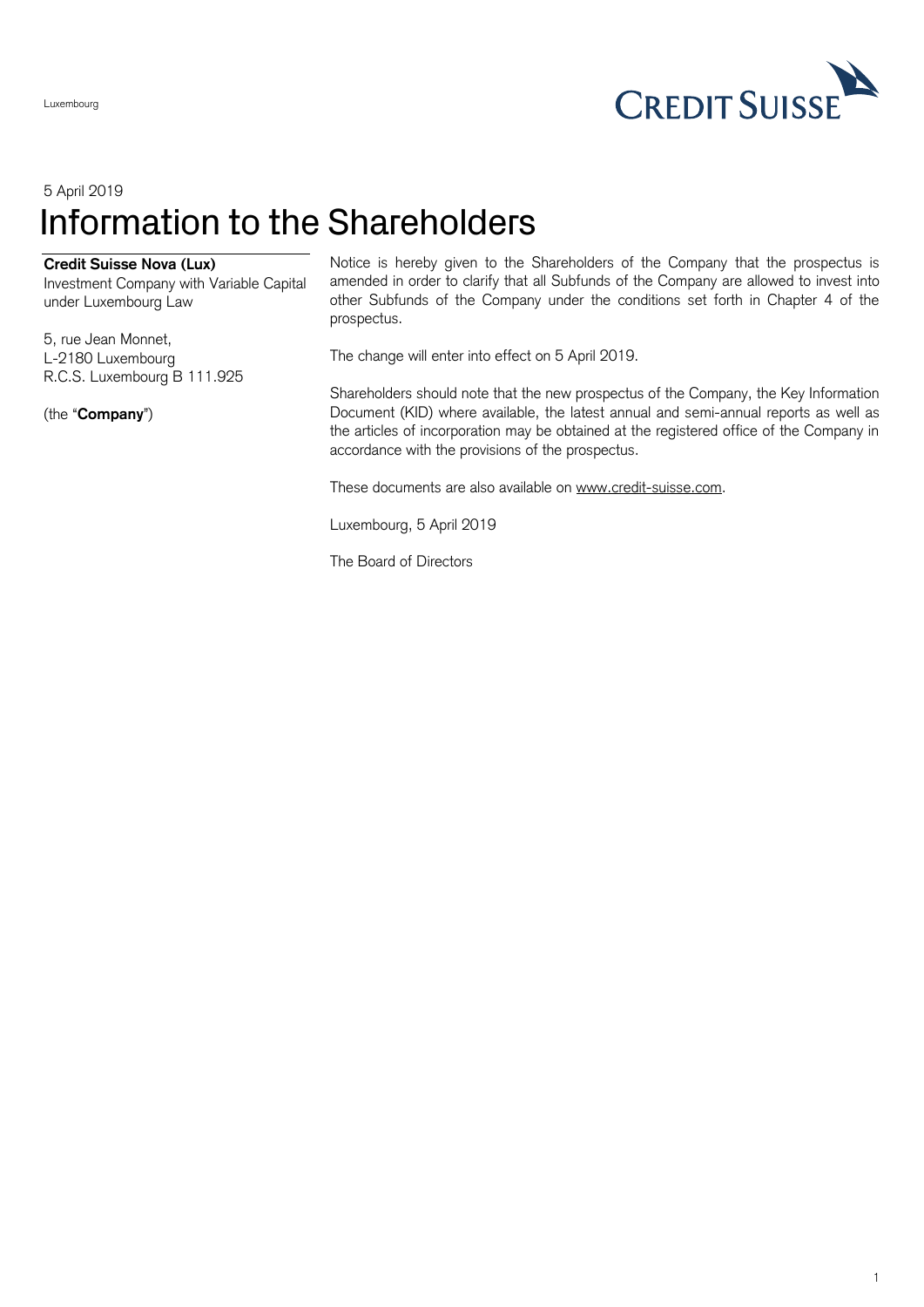| Fund                                                 | Sub-fund                                                                                                         | <b>Shareclass</b>                                 | Currency   | <b>ISIN</b>                  |
|------------------------------------------------------|------------------------------------------------------------------------------------------------------------------|---------------------------------------------------|------------|------------------------------|
| Credit Suisse Nova (Lux)                             | Credit Suisse Nova (Lux) Commodity Plus                                                                          | <b>IB USD Capitalisation</b>                      | USD        | LU0436003544                 |
| Credit Suisse Nova (Lux)                             | Credit Suisse Nova (Lux) Commodity Plus                                                                          | <b>IBH CHF Capitalisation</b>                     | CHF        | LU0436004948                 |
| Credit Suisse Nova (Lux)                             | Credit Suisse Nova (Lux) Commodity Plus Capped Weights                                                           | <b>MBH EUR Capitalisation</b>                     | <b>EUR</b> | LU1273548476                 |
| Credit Suisse Nova (Lux)                             | Credit Suisse Nova (Lux) Commodity Plus Treasury Collateral                                                      | <b>MB USD Capitalisation</b>                      | USD        | LU0564564226                 |
|                                                      |                                                                                                                  | <b>B</b> Capitalisation                           | <b>USD</b> | LU0460418790                 |
| Credit Suisse Nova (Lux)                             | Credit Suisse Nova (Lux) CS GAINSsm Commodity Plus                                                               |                                                   |            |                              |
| Credit Suisse Nova (Lux)                             | Credit Suisse Nova (Lux) CS GAINSsm Commodity Plus                                                               | <b>IB USD Capitalisation</b>                      | <b>USD</b> | LU0460418956                 |
| Credit Suisse Nova (Lux)                             | Credit Suisse Nova (Lux) CS GAINSsm Commodity Plus                                                               | <b>BH CHF Capitalisation</b>                      | <b>CHF</b> | LU0460419095                 |
| Credit Suisse Nova (Lux)                             | Credit Suisse Nova (Lux) CS GAINSsm Commodity Plus                                                               | <b>BH EUR Capitalisation</b>                      | <b>EUR</b> | LU0460419178                 |
| Credit Suisse Nova (Lux)                             | Credit Suisse Nova (Lux) CS GAINSsm Commodity Plus                                                               | <b>MB USD Capitalisation</b>                      | <b>USD</b> | LU0520974873                 |
| Credit Suisse Nova (Lux)                             | Credit Suisse Nova (Lux) CS GAINSsm Commodity Plus                                                               | <b>MBH EUR Capitalisation</b>                     | <b>EUR</b> | LU0520976738                 |
| Credit Suisse Nova (Lux)                             | Credit Suisse Nova (Lux) CS GAINSsm Commodity Plus                                                               | <b>EB Capitalisation</b>                          | USD        | LU1043184107                 |
| Credit Suisse Nova (Lux)                             | Credit Suisse Nova (Lux) CS GAINSsm Commodity Plus                                                               | <b>UB USD Capitalisation</b>                      | <b>USD</b> | LU1144409221                 |
| Credit Suisse Nova (Lux)                             | Credit Suisse Nova (Lux) European Senior Loan Fund                                                               | <b>DBH USD Capitalisation</b>                     | <b>USD</b> | LU1730135404                 |
| Credit Suisse Nova (Lux)                             | Credit Suisse Nova (Lux) European Senior Loan Fund                                                               | IA EUR Distribution                               | <b>EUR</b> | LU1730135586                 |
| Credit Suisse Nova (Lux)                             | Credit Suisse Nova (Lux) European Senior Loan Fund                                                               | A EUR Distribution                                | <b>EUR</b> | LU1735551134                 |
| Credit Suisse Nova (Lux)                             | Credit Suisse Nova (Lux) European Senior Loan Fund                                                               | AH USD Distribution                               | <b>USD</b> | LU1735551217                 |
| Credit Suisse Nova (Lux)                             | Credit Suisse Nova (Lux) European Senior Loan Fund                                                               | <b>EAH USD Distribution</b>                       | <b>USD</b> | LU1735553007                 |
| Credit Suisse Nova (Lux)                             | Credit Suisse Nova (Lux) European Senior Loan Fund                                                               | <b>EB EUR Capitalisation</b>                      | <b>EUR</b> | LU1735553346                 |
| Credit Suisse Nova (Lux)                             | Credit Suisse Nova (Lux) European Senior Loan Fund                                                               | <b>EBH USD Capitalisation</b>                     | <b>USD</b> | LU1735553429                 |
| Credit Suisse Nova (Lux)                             | Credit Suisse Nova (Lux) European Senior Loan Fund                                                               | IAH USD Distribution                              | <b>USD</b> | LU1735553932                 |
| Credit Suisse Nova (Lux)                             | Credit Suisse Nova (Lux) European Senior Loan Fund                                                               | IAH CHF Distribution                              | <b>CHF</b> | LU1735554070                 |
| Credit Suisse Nova (Lux)                             | Credit Suisse Nova (Lux) European Senior Loan Fund                                                               | <b>MA EUR Distribution</b>                        | <b>EUR</b> | LU1735554666                 |
| Credit Suisse Nova (Lux)                             | Credit Suisse Nova (Lux) European Senior Loan Fund                                                               | <b>UA EUR Distribution</b>                        | EUR        | LU1735555630                 |
| Credit Suisse Nova (Lux)                             | Credit Suisse Nova (Lux) European Senior Loan Fund                                                               | <b>AH JPY Distribution</b>                        | JPY        | LU1768137256                 |
| Credit Suisse Nova (Lux)                             | Credit Suisse Nova (Lux) European Senior Loan Fund                                                               | <b>VBH USD Capitalisation</b>                     | USD        | LU1915068123                 |
| Credit Suisse Nova (Lux)                             | Credit Suisse Nova (Lux) Fixed Maturity Bond Fund 2019                                                           | A USD Distribution                                | <b>USD</b> | LU1379846873                 |
| Credit Suisse Nova (Lux)                             | Credit Suisse Nova (Lux) Fixed Maturity Bond Fund 2019                                                           | <b>AH SGD Distribution</b>                        | SGD        | LU1379846956                 |
| Credit Suisse Nova (Lux)                             | Credit Suisse Nova (Lux) Fixed Maturity Bond Fund 2019                                                           | <b>AH EUR Distribution</b>                        | <b>EUR</b> | LU1379847095                 |
|                                                      |                                                                                                                  |                                                   | <b>CHF</b> |                              |
| Credit Suisse Nova (Lux)<br>Credit Suisse Nova (Lux) | Credit Suisse Nova (Lux) Fixed Maturity Bond Fund 2019<br>Credit Suisse Nova (Lux) Fixed Maturity Bond Fund 2019 | <b>AH CHF Distribution</b><br>IA USD Distribution | <b>USD</b> | LU1379847178<br>LU1379847251 |
|                                                      |                                                                                                                  |                                                   |            |                              |
| Credit Suisse Nova (Lux)                             | Credit Suisse Nova (Lux) Fixed Maturity Bond Fund 2019                                                           | IAH SGD Distribution                              | SGD        | LU1379847335                 |
| Credit Suisse Nova (Lux)                             | Credit Suisse Nova (Lux) Fixed Maturity Bond Fund 2019                                                           | IAH EUR Distribution                              | <b>EUR</b> | LU1379847418                 |
| Credit Suisse Nova (Lux)                             | Credit Suisse Nova (Lux) Fixed Maturity Bond Fund 2019                                                           | IAH CHF Distribution                              | <b>CHF</b> | LU1379847509                 |
| Credit Suisse Nova (Lux)                             | Credit Suisse Nova (Lux) Fixed Maturity Bond Fund 2019                                                           | <b>UA USD Distribution</b>                        | <b>USD</b> | LU1379847681                 |
| Credit Suisse Nova (Lux)                             | Credit Suisse Nova (Lux) Fixed Maturity Bond Fund 2019                                                           | <b>UAH EUR Distribution</b>                       | <b>EUR</b> | LU1379847764                 |
| Credit Suisse Nova (Lux)                             | Credit Suisse Nova (Lux) Fixed Maturity Bond Fund 2019                                                           | <b>UAH CHF Distribution</b>                       | <b>CHF</b> | LU1379847848                 |
| Credit Suisse Nova (Lux)                             | Credit Suisse Nova (Lux) Fixed Maturity Bond Fund 2019                                                           | <b>B USD Capitalisation</b>                       | USD        | LU1379847921                 |
| Credit Suisse Nova (Lux)                             | Credit Suisse Nova (Lux) Fixed Maturity Bond Fund 2019                                                           | IB USD Capitalisation                             | <b>USD</b> | LU1379848143                 |
| Credit Suisse Nova (Lux)                             | Credit Suisse Nova (Lux) Fixed Maturity Bond Fund 2019                                                           | <b>UB USD Capitalisation</b>                      | <b>USD</b> | LU1379848499                 |
| Credit Suisse Nova (Lux)                             | Credit Suisse Nova (Lux) Fixed Maturity Bond Fund 2019                                                           | AH AUD Distribution                               | <b>AUD</b> | LU1388495621                 |
| Credit Suisse Nova (Lux)                             | Credit Suisse Nova (Lux) Fixed Maturity Bond Fund 2019                                                           | IAH AUD Distribution                              | <b>AUD</b> | LU1388495894                 |
| Credit Suisse Nova (Lux)                             | Credit Suisse Nova (Lux) Fixed Maturity Bond Fund 2019                                                           | <b>AH JPY Distribution</b>                        | JPY        | LU1391056998                 |
| Credit Suisse Nova (Lux)                             | Credit Suisse Nova (Lux) Fixed Maturity US Loan Fund 2021                                                        | A USD Distribution                                | USD        | LU1527165754                 |
| Credit Suisse Nova (Lux)                             | Credit Suisse Nova (Lux) Fixed Maturity US Loan Fund 2021                                                        | <b>AH CHF Distribution</b>                        | <b>CHF</b> | LU1527165911                 |
| Credit Suisse Nova (Lux)                             | Credit Suisse Nova (Lux) Fixed Maturity US Loan Fund 2021                                                        | AH SGD Distribution                               | SGD        | LU1527166216                 |
| Credit Suisse Nova (Lux)                             | Credit Suisse Nova (Lux) Fixed Maturity US Loan Fund 2021                                                        | EA USD Distribution                               | <b>USD</b> | LU1527167966                 |
| Credit Suisse Nova (Lux)                             | Credit Suisse Nova (Lux) Fixed Maturity US Loan Fund 2021                                                        | IA USD Distribution                               | <b>USD</b> | LU1527169749                 |
| Credit Suisse Nova (Lux)                             | Credit Suisse Nova (Lux) Fixed Maturity US Loan Fund 2021                                                        | <b>IAH EUR Distribution</b>                       | <b>EUR</b> | LU1527169822                 |
| Credit Suisse Nova (Lux)                             | Credit Suisse Nova (Lux) Fixed Maturity US Loan Fund 2021                                                        | IAH CHF Distribution                              | <b>CHF</b> | LU1527170085                 |
| Credit Suisse Nova (Lux)                             | Credit Suisse Nova (Lux) Fixed Maturity US Loan Fund 2021                                                        | IAH SGD Distribution                              | SGD        | LU1527170242                 |
| Credit Suisse Nova (Lux)                             | Credit Suisse Nova (Lux) Fixed Maturity US Loan Fund 2021                                                        | IAH AUD Distribution                              | <b>AUD</b> | LU1527170598                 |
| Credit Suisse Nova (Lux)                             | Credit Suisse Nova (Lux) Fixed Maturity US Loan Fund 2021                                                        | <b>IB USD Capitalisation</b>                      | USD        | LU1527170754                 |
| Credit Suisse Nova (Lux)                             | Credit Suisse Nova (Lux) Fixed Maturity US Loan Fund 2021                                                        | UA USD Distribution                               | USD        | LU1527175126                 |
| Credit Suisse Nova (Lux)                             | Credit Suisse Nova (Lux) Global Senior Loan Fund                                                                 | A USD Distribution                                | USD        | LU0635705832                 |
| Credit Suisse Nova (Lux)                             | Credit Suisse Nova (Lux) Global Senior Loan Fund                                                                 | <b>B USD Capitalisation</b>                       | USD        | LU0635705915                 |
| Credit Suisse Nova (Lux)                             | Credit Suisse Nova (Lux) Global Senior Loan Fund                                                                 | IA USD Distribution                               | USD        | LU0635706566                 |
| Credit Suisse Nova (Lux)                             | Credit Suisse Nova (Lux) Global Senior Loan Fund                                                                 | IB USD Capitalisation                             | USD        | LU0635707614                 |
| Credit Suisse Nova (Lux)                             | Credit Suisse Nova (Lux) Global Senior Loan Fund                                                                 | <b>MB USD Capitalisation</b>                      | USD        | LU0635707705                 |
| Credit Suisse Nova (Lux)                             | Credit Suisse Nova (Lux) Global Senior Loan Fund                                                                 | BH JPY Capitalisation                             | JPY        | LU0635708265                 |
| Credit Suisse Nova (Lux)                             | Credit Suisse Nova (Lux) Global Senior Loan Fund                                                                 | MA USD Distribution                               | USD        | LU0635709313                 |
| Credit Suisse Nova (Lux)                             | Credit Suisse Nova (Lux) Global Senior Loan Fund                                                                 | <b>MBH EUR Capitalisation</b>                     | <b>EUR</b> | LU0635709586                 |
| Credit Suisse Nova (Lux)                             | Credit Suisse Nova (Lux) Global Senior Loan Fund                                                                 | <b>MBH CHF Capitalisation</b>                     | CHF        | LU0635709669                 |
|                                                      |                                                                                                                  |                                                   |            | LU0635709826                 |
| Credit Suisse Nova (Lux)                             | Credit Suisse Nova (Lux) Global Senior Loan Fund                                                                 | <b>MBH SGD Capitalisation</b>                     | SGD        |                              |
| Credit Suisse Nova (Lux)                             | Credit Suisse Nova (Lux) Global Senior Loan Fund                                                                 | AH EUR Distribution                               | <b>EUR</b> | LU0635710162                 |
| Credit Suisse Nova (Lux)                             | Credit Suisse Nova (Lux) Global Senior Loan Fund                                                                 | AH CHF Distribution                               | CHF        | LU0635710246                 |
| Credit Suisse Nova (Lux)                             | Credit Suisse Nova (Lux) Global Senior Loan Fund                                                                 | AH SGD Distribution                               | SGD        | LU0635710592                 |
| Credit Suisse Nova (Lux)                             | Credit Suisse Nova (Lux) Global Senior Loan Fund                                                                 | IAH GBP Distribution                              | GBP        | LU0635710675                 |
| Credit Suisse Nova (Lux)                             | Credit Suisse Nova (Lux) Global Senior Loan Fund                                                                 | IAH EUR Distribution                              | <b>EUR</b> | LU0635710758                 |
| Credit Suisse Nova (Lux)                             | Credit Suisse Nova (Lux) Global Senior Loan Fund                                                                 | IAH CHF Distribution                              | <b>CHF</b> | LU0635710832                 |
| Credit Suisse Nova (Lux)                             | Credit Suisse Nova (Lux) Global Senior Loan Fund                                                                 | EB USD Capitalisation                             | USD        | LU0996461363                 |
| Credit Suisse Nova (Lux)                             | Credit Suisse Nova (Lux) Global Senior Loan Fund                                                                 | <b>EBH EUR Capitalisation</b>                     | <b>EUR</b> | LU0996461447                 |
| Credit Suisse Nova (Lux)                             | Credit Suisse Nova (Lux) Global Senior Loan Fund                                                                 | EA USD Distribution                               | USD        | LU0996462098                 |
| Credit Suisse Nova (Lux)                             | Credit Suisse Nova (Lux) Global Senior Loan Fund                                                                 | <b>EAH EUR Distribution</b>                       | EUR        | LU0996462171                 |
| Credit Suisse Nova (Lux)                             | Credit Suisse Nova (Lux) Global Senior Loan Fund                                                                 | <b>EAH CHF Distribution</b>                       | CHF        | LU0996462254                 |
| Credit Suisse Nova (Lux)                             | Credit Suisse Nova (Lux) Global Senior Loan Fund                                                                 | UB USD Capitalisation                             | USD        | LU1144410401                 |
| Credit Suisse Nova (Lux)                             | Credit Suisse Nova (Lux) Global Senior Loan Fund                                                                 | UA USD Distribution                               | USD        | LU1144410583                 |
| Credit Suisse Nova (Lux)                             | Credit Suisse Nova (Lux) Global Senior Loan Fund                                                                 | <b>UAH CHF Distribution</b>                       | CHF        | LU1144410666                 |
| Credit Suisse Nova (Lux)                             | Credit Suisse Nova (Lux) Global Senior Loan Fund                                                                 | <b>VB Capitalisation</b>                          | <b>USD</b> | LU1915067406                 |
| Credit Suisse Nova (Lux)                             | Credit Suisse Nova (Lux) Portfolio Premium I                                                                     | <b>IB USD Capitalisation</b>                      | USD        | LU0337021249                 |
| Credit Suisse Nova (Lux)                             | Credit Suisse Nova (Lux) Supply Chain Finance High Income Fund                                                   | DA USD Distribution                               | <b>USD</b> | LU1799126948                 |
| Credit Suisse Nova (Lux)                             | Credit Suisse Nova (Lux) Supply Chain Finance High Income Fund                                                   | DB USD Capitalisation                             | USD        | LU1799127243                 |